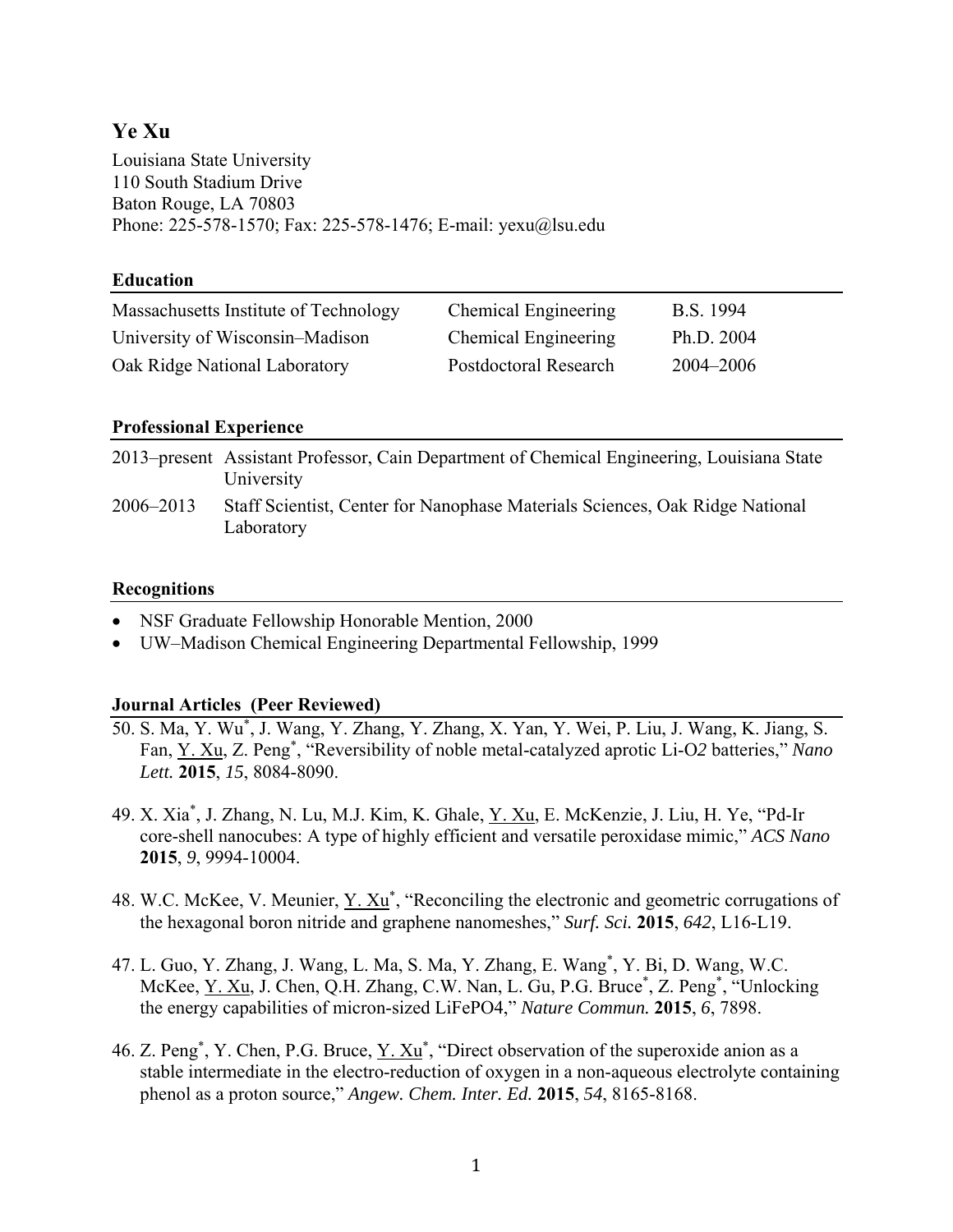- 45. F.C. Calaza, T.-L. Chen, D.R. Mullins, Y. Xu, S.H. Overbury<sup>\*</sup>, "Reactivity and reaction intermediates for acetic acid adsorbed on CeO2(111)," *Catal. Today* **2015**, *253*, 65-76.
- 44. M. Yang, S. Li, Y. Wang, J.A. Herron, Y. Xu, L.F. Allard, S. Lee, J. Huang, M. Mavrikakis, M. Flytzani-Stephanopoulos\* , "Catalytically active Au-O(OH)*x*- species stabilized by alkali ions on zeolites and mesoporous oxides," *Science* **2014**, *346*, 1498-1501.
- 43. C.A. Wolcott, I.X. Green, T.L. Silbaugh, Y. Xu, C.T. Campbell<sup>\*</sup>, "Energetics of adsorbed CH2 and CH on Pt(111) by calorimetry: The dissociative adsorption of diiodomethane," *J. Phys. Chem. C* **2014**, *118*, 29310-29321.
- 42. J. Yu, Y. Xu, V.V. Guliants<sup>\*</sup>, "Propane ammoxidation over Mo-V-Te-Nb-O M1 phase investigated by DFT: Elementary steps of ammonia adsorption, activation and NH insertion into π-allyl intermediate," *Top. Catal.* **2014**, *57*, 1145-1151.
- 41. J.J. Spivey<sup>\*</sup>, S.K. Katla, C.S.S.R. Kumar, K.M. Dooley, J.C. Flake, L.H. Haber, <u>Y. Xu</u>, M.C. Janik, S.B. Sinnott, Y.T. Cheng, T. Liang, D.S. Sholl, T.A. Manz, U. Diebold, G.S. Parkinson, D.A. Bruce, P.E. de Jongh, "Synthesis, characterization and computation of catalysts at the Center for Atomic-Level Catalyst Design," *J. Phys. Chem. C* **2014**, 118, 20043-20069.
- 40. J. Yu, Y. Xu<sup>\*</sup>, V.V. Guliants<sup>\*</sup>, "Propane ammoxidation over Mo-V-Te-Nb-O M1 phase: Density functional theory study of propane oxidative dehydrogenation steps," *Catal. Today* **2014**, 238, 28-34.
- 39. M.C. Patterson, B.F. Habenicht, R.L. Kurtz, L. Liu, Y. Xu, P.T. Sprunger\* , "Formation and stability of dense arrays of Au nanoclusters on hexagonal boron nitride/Rh(111)," *Phys. Rev. B* **2014**, 89, 205423.
- 38. T.L. Silbaugh, J.B. Giorgi, Y. Xu, A. Tillekaratne, F. Zaera, C.T. Campbell<sup>\*</sup>, "Adsorption energy of tert-butyl on Pt(111) by dissociation of tert-butyl iodide: Calorimetry and DFT," *J. Phys. Chem. C* **2014**, *118*, 427-438.
- 37. H. Olcay,  $Y. Xu^*$ , G.W. Huber<sup>\*</sup>, "Effects of hydrogen and water on the activity and selectivity of acetic acid hydrogenation on ruthenium," *Green Chem.* **2014**, *16*, 911-924.
- 36. B.F. Habenicht, D. Teng, L. Semidey-Flecha, D.S. Sholl, Y. Xu<sup>\*</sup>, "Adsorption and diffusion of 4d and 5d metal adatoms on graphene moiré/Ru(0001) and the implications for cluster nucleation," *Top. Catal.* **2014**, *57*, 69-79.
- 35. G.K.P. Dathar, Y.T. Tsai, K. Gierszal, Y. Xu, C. Liang, A. Rondinone, S.H. Overbury, V. Schwartz\* , "Identifying active functionalities on few-layered graphene catalysts for oxidative dehydrogenation of isobutane," *ChemSusChem* **2014**, *7*, 483-491.
- 34. L. Semidey-Flecha, D. Teng, B.F. Habenicht, D.S. Sholl, Y. Xu<sup>\*</sup>, "Adsorption and diffusion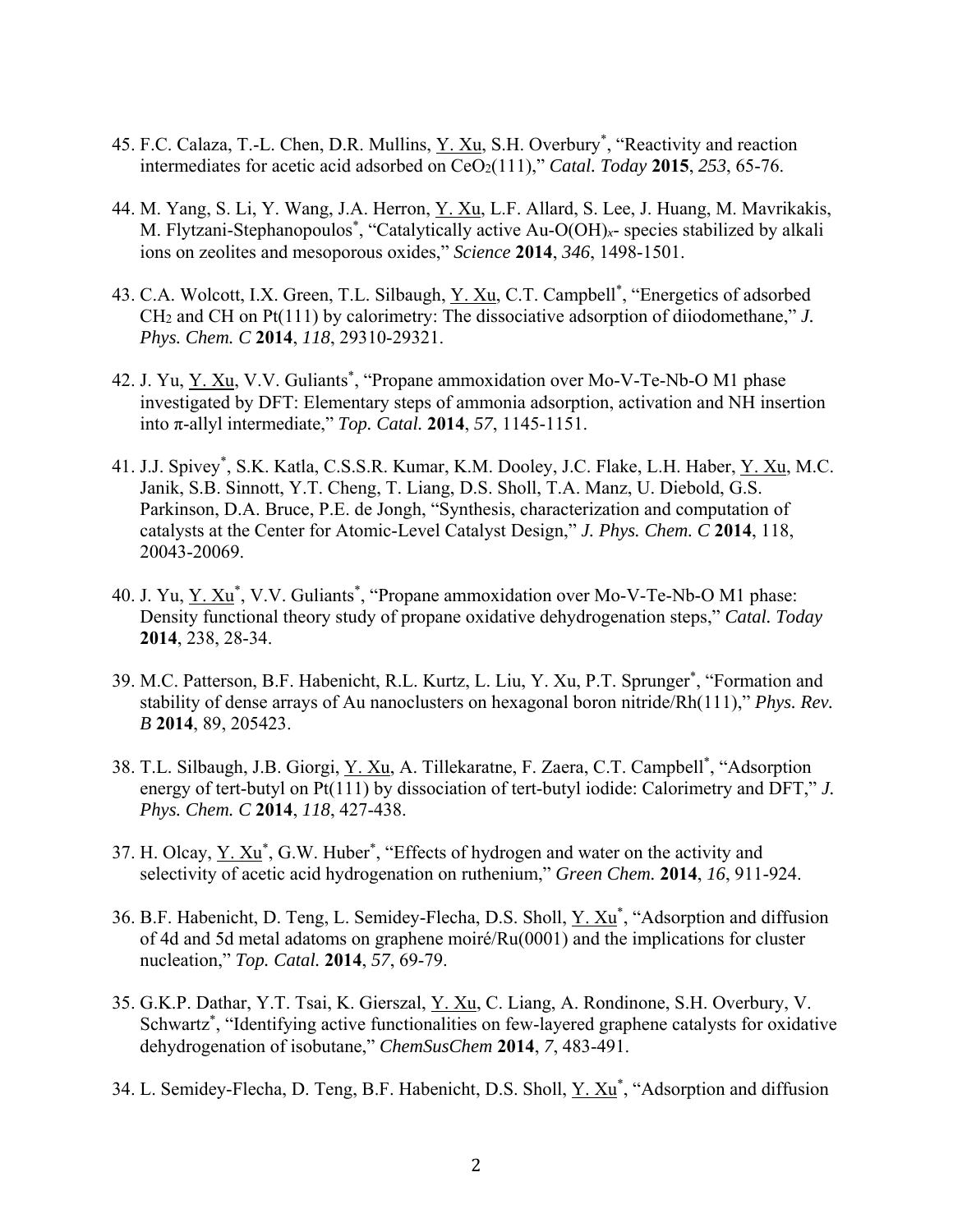of the Rh and Au adatom on graphene moiré/Ru(0001)," *J. Chem. Phys.* **2013**, *138*, 184710.

- 33. J. Lee, <u>Y. Xu,</u> G.W. Huber<sup>\*</sup>, "High-throughput screening of monometallic catalysts for aqueous-phase hydrogenation of biomass-derived oxygenates," *Appl. Catal. B* **2013**, *140- 141*, 98-107.
- 32. Z. Zhou, B.F. Habenicht, Q. Guo, Z. Yan, Y. Xu, L. Liu<sup>\*</sup>, D.W. Goodman, "Graphene moiré structure grown on a pseudomorphic metal overlayer supported on Ru(0001)," *Surf. Sci.* **2013**, *611*, 67-73.
- 31. F.C. Calaza, Y. Xu, D.R. Mullins, S.H. Overbury<sup>\*</sup>, "Oxygen vacancy-assisted coupling and enolization of acetaldehyde on CeO<sub>2</sub>(111)," *J. Am. Chem. Soc.* **2012**, *134*, 18034-18045.
- 30. J. Yu, J. Woo, A. Borisevich, Y. Xu, V.V. Guliants\*, "A combined HAADF STEM and DFT study of tantalum and niobium locations in the Mo-V-Te-Ta(Nb)-O M1 phases," *Catal. Commun.* **2012**, *29*, 68-72.
- 29. Y. Xu, "Decomposition of furan on Pd(111)," *Top. Catal*. **2012**, *55*, 290-299.
- 28. G.K.P. Dathar, W.A. Shelton,  $\underline{Y}$ .  $\underline{Xu}^*$ , "Trends in the catalytic activity of transition metals for the oxygen reduction reaction by lithium," *J. Phys. Chem. Lett*. **2012**, *3*, 891-895.
- 27. Y. Xu<sup>\*</sup>, L. Semidey-Flecha, L. Liu, Z. Zhou, D.W. Goodman<sup>\*</sup>, "Exploring the structure and chemical activity of 2-D gold islands on graphene moiré/Ru(0001)," *Faraday Discuss.* **2011**, *152*, 267-276.
- 26.  $Y. Xu^*$  W.A. Shelton, "Oxygen reduction by lithium on model carbon and oxidized carbon structures," *J. Electrochem. Soc.* **2011**, *158*, A1177-A1184.
- 25. K. Muthukumar, J. Yu, Y. Xu<sup>\*</sup>, V.V. Guliants<sup>\*</sup>, "Propane ammoxidation over the Mo-V-Te-Nb-O M1 phase: Reactivity of surface cations in hydrogen abstraction steps," *Top. Catal.* **2011**, *54*, 605-613.
- 24. L. Xu, <u>Y. Xu</u><sup>\*</sup>, "Effect of Pd surface structure on the activation of methyl acetate," *Catal*. *Today* **2011**, *165*, 96-105.
- 23. H. Olcay, L. Xu, Y. Xu<sup>\*</sup>, G.W. Huber<sup>\*</sup>, "Aqueous-phase hydrogenation of acetic acid over transition metal catalysts, *ChemCatChem* **2010**, *2*, 1420-1424.
- 22. D.C. Ford, A.U. Nilekar,  $Y \cdot Xu^*$ , M. Mavrikakis<sup>\*</sup>, "Partial and complete reduction of O<sub>2</sub> by hydrogen on transition metal surfaces," *Surf. Sci.* **2010**, *604*, 1565-1575.
- 21.  $Y. Xu^*$ , W.A. Shelton, "O<sub>2</sub> reduction by lithium on Au(111) and Pt(111)," *J. Chem. Phys.* **2010**, *133*, 024703.
- 20. L. Xu, Y. Xu\* , "Activation of methyl acetate on Pd(111)," *Surf. Sci.* **2010**, *604*, 887-892.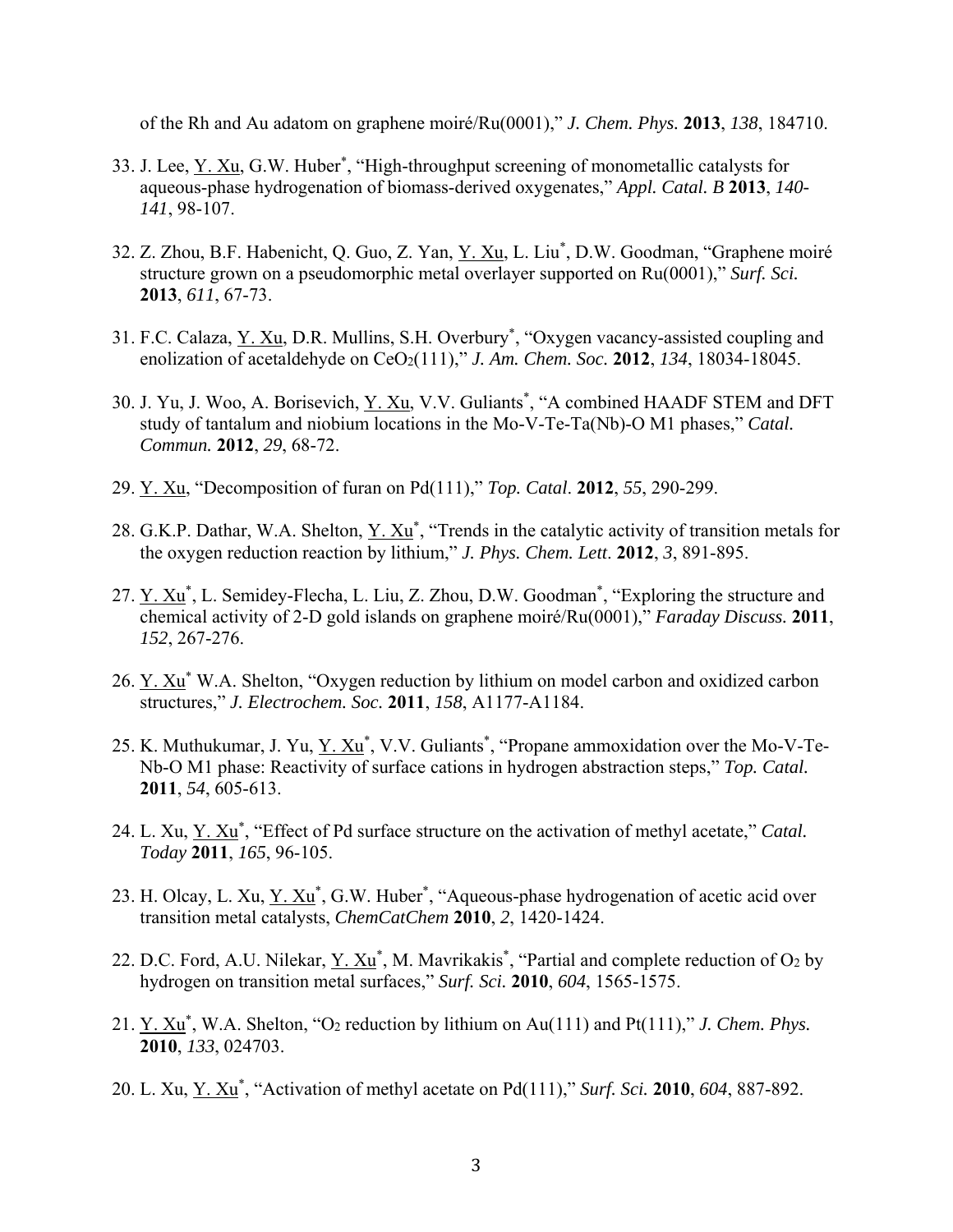- 19. A. Govindasamya, K. Muthukumar, J. Yu, Y. Xu<sup>\*</sup>, V.V. Guliants<sup>\*</sup>, "Adsorption of propane, isopropyl, and hydrogen on cluster models of the M1 phase of Mo-V-Te-Nb-O mixed metal oxide catalyst," *J. Phys. Chem. C* **2010**, *114*, 4544-4549.
- 18. W.O. Gordon, Y. Xu, D.R. Mullins, S.H. Overbury<sup>\*</sup>, "Temperature evolution of structure and bonding of formic acid and formate on fully oxidized and highly reduced CeO<sub>2</sub>(111)," *Phys. Chem. Chem. Phys.* **2009**, *11*, 11171-11183.
- 17. Y. Xu, R.B. Getman, W.A. Shelton, W.F. Schneider<sup>\*</sup>, "A first-principles investigation of the effect of Pt cluster size on CO and NO oxidation intermediates and energetics," *Phys. Chem. Chem. Phys.* **2008**, *10*, 6009-6018.
- 16. R.B. Getman, Y. Xu, W.F. Schneider\*, "Thermodynamics of environment-dependent oxygen adsorption on Pt(111)," *J. Phys. Chem. C* **2008**, *112*, 9559-9572.
- 15. A.U. Nilekar, Y. Xu, J. Zhang, M.B. Vukmirovic, K. Sasaki, F. Uribe, R.R. Adzic<sup>\*</sup>, M. Mavrikakis\* , "Bimetallic and ternary alloys for improved oxygen reduction catalysis," *Top. Catal.* **2007**, *46*, 276-284.
- 14. Y. Xu, H. Marbach, R. Imbihl, I.G. Kevrekidis, M. Mavrikakis\*, "The effect of co-adsorbed oxygen on the adsorption and diffusion of potassium on Rh(110): A first-principles study," *J. Phys. Chem. C* **2007**, *111*, 7446-7455.
- 13. Y. Xu, W.A. Shelton, W.F. Schneider<sup>\*</sup>, "Thermodynamic equilibrium compositions, structures, and reaction energies of  $Pt_xO_y(x=1-3)$  clusters predicted from first principles," *J. Phys. Chem. B* **2006**, *110*, 16591-16599.
- 12. L. Grabow, <u>Y. Xu</u>, M. Mavrikakis<sup>\*</sup>, "Lattice strain effects on CO oxidation on Pt(111)," *Phys. Chem. Chem. Phys.* **2006**, *8*, 3369-3374.
- 11. Y. Xu, W.A. Shelton, W.F. Schneider<sup>\*</sup>, "Effect of particle size on the oxidizability of platinum clusters," *J. Phys. Chem. A* **2006**, *110*, 5839-5846.
- 10. Y. Xu, J. Greeley, M. Mavrikakis<sup>\*</sup>, "Effect of subsurface oxygen on the reactivity of the Ag(111) surface," *J. Am. Chem. Soc.* **2005**, *127*, 12823-12827.
- 9. D.C. Ford, Y. Xu, M. Mavrikakis\* , "Atomic and molecular adsorption on Pt(111)," *Surf. Sci.* **2005**, *587*, 159-174.
- 8. J. Zhang, M.B. Vukmirovic, Y. Xu, M. Mavrikakis<sup>\*</sup>, R.R. Adzic<sup>\*</sup>, "Controlling the catalytic activity of platinum-monolayer electrocatalysts for oxygen reduction with different substrates," *Angew. Chem. Int. Edit.* **2005**, *44*, 2132-2135.
- 7.  $Y. Xu, A.V. Ruban, M. Mavrikakis<sup>*</sup>, "The adsorption and dissociation of  $O_2$  on Pt-Co and$ Pt-Fe alloys," *J. Am. Chem. Soc.* **2004**, *126*, 4717-4725.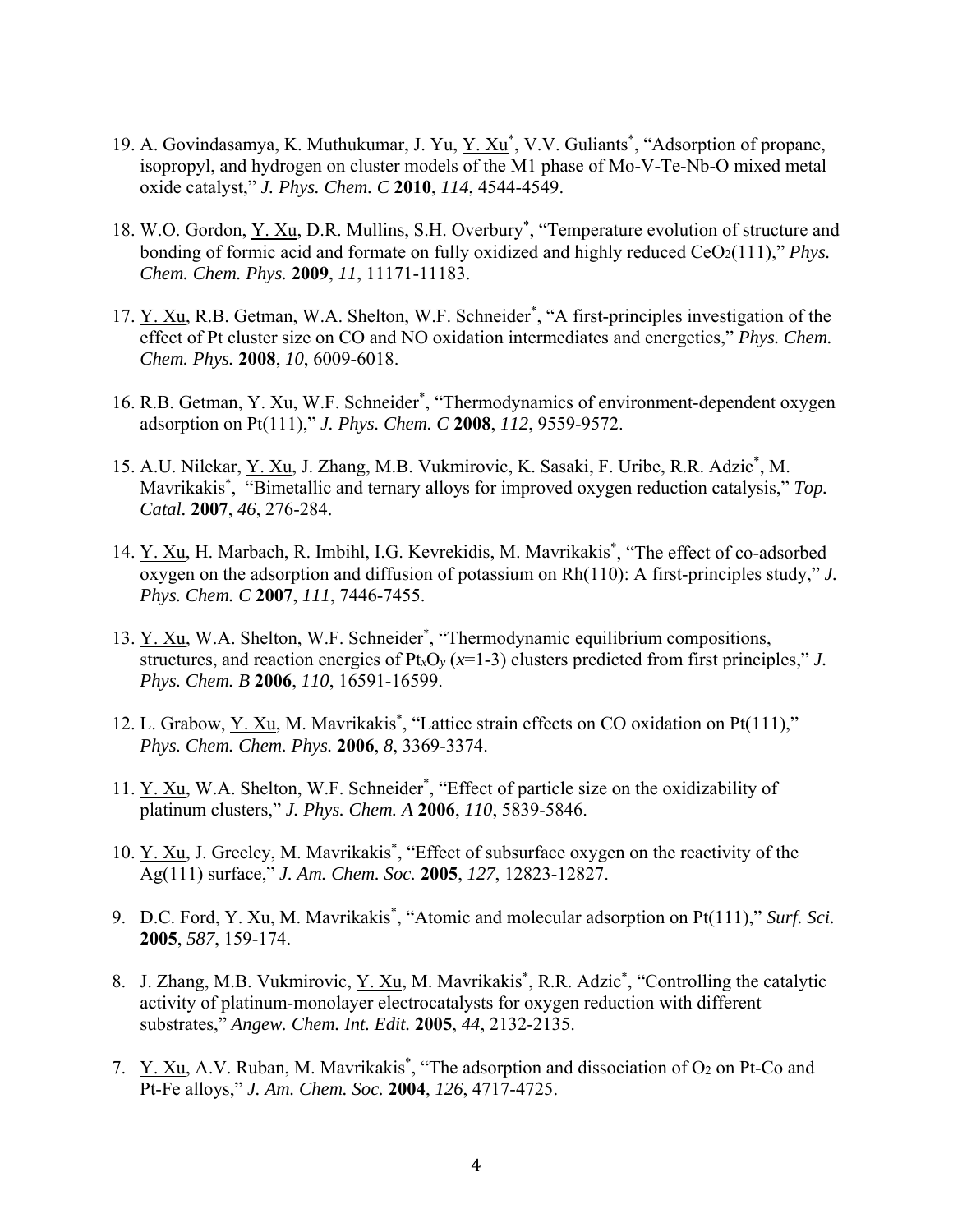- 6. N. Lopez, T.V.W. Janssens, B.S. Clausen, Y. Xu, M. Mavrikakis, T. Bligaard, J.K. Nørskov<sup>\*</sup>, "On the origin of the catalytic activity of gold nanoparticles for low-temperature CO oxidation," *J. Catal.* **2004**, *223*, 232-235.
- 5. Y. Xu, M. Mavrikakis<sup>\*</sup>, "Adsorption and dissociation of  $O_2$  on gold surfaces: Effect of steps and strain," *J. Phys. Chem. B* **2003**, *107*, 9298-9307.
- 4.  $Y. Xu, M. Mavrikakis^*$ , "The adsorption and dissociation of O<sub>2</sub> molecular precursors on Cu: The effect of steps," *Surf. Sci.* **2003**, *538*, 219-232.
- 3. J.K. Nørskov\* , T. Bligaard, A. Logadottir, S. Bahn, L.B. Hansen, M. Bollinger, H. Bengaard, B. Hammer, Z. Sljivancanin, M. Mavrikakis, Y. Xu, S. Dahl, C.J.H. Jacobsen, "Universality in heterogeneous catalysis," *J. Catal.* **2002**, *209*, 275-278.
- 2. Y. Xu, M. Mavrikakis<sup>\*</sup>, "Adsorption and dissociation of O<sub>2</sub> on Ir(111)," *J. Chem. Phys.* **2002**, *116*, 10846-10853.
- 1. Y. Xu, M. Mavrikakis<sup>\*</sup>, "Adsorption and dissociation of  $O_2$  on Cu(111): Thermochemistry, reaction barrier and the effect of strain," *Surf. Sci.* **2001**, *494*, 131-144.

#### **Book Chapters (Peer Reviewed)**

- 4. B.F. Habenicht, Y. Xu, L. Liu, "Graphene moiré supported metal clusters for model catalysis studies," in Graphene Chemistry: Theoretical Perspectives, ed. Z. Chen and D. Jiang; Wiley; **2013.**
- 3. Y. Xu, "Recent advances in heterogeneous catalysis enabled by first-principles methods," in RSC Catalysis series, ed. J.J. Spivey and K.M. Dooley. RSC; v. 21, **2009**.
- 2. Y. Xu, M. Shao, M. Mavrikakis, R.R. Adzic, "Recent developments in the electrocatalysis of the O2 reduction reaction," in Fuel Cell Catalysis: A Surface Science Approach; ed. M.T.M. Koper. Wiley; **2009**.
- 1. Y. Xu, W.A. Shelton, W.F. Schneider, "Theoretical aspects of oxide particle stability and chemical reactivity," in Synthesis, Properties, and Applications of Oxide Nanomaterials; ed. J.A. Rodriguez, M. Fernández-Garcías. Wiley; **2007**.

#### **Oral Presentations at Conferences (Y. Xu as speaker)**

- 53. "Roles of oxygen vacancy in surface reactivity of CeO2(111)," C. Zhao, Y. Xu, 249<sup>th</sup> ACS National Meeting, Denver, 03/2015.
- 52. "Reactivity of acetaldehyde on  $CeO<sub>2</sub>(111)$  surfaces and the roles of oxygen vacancies," Y. Xu, 248th ACS National Meeting, San Francisco, 08/2014.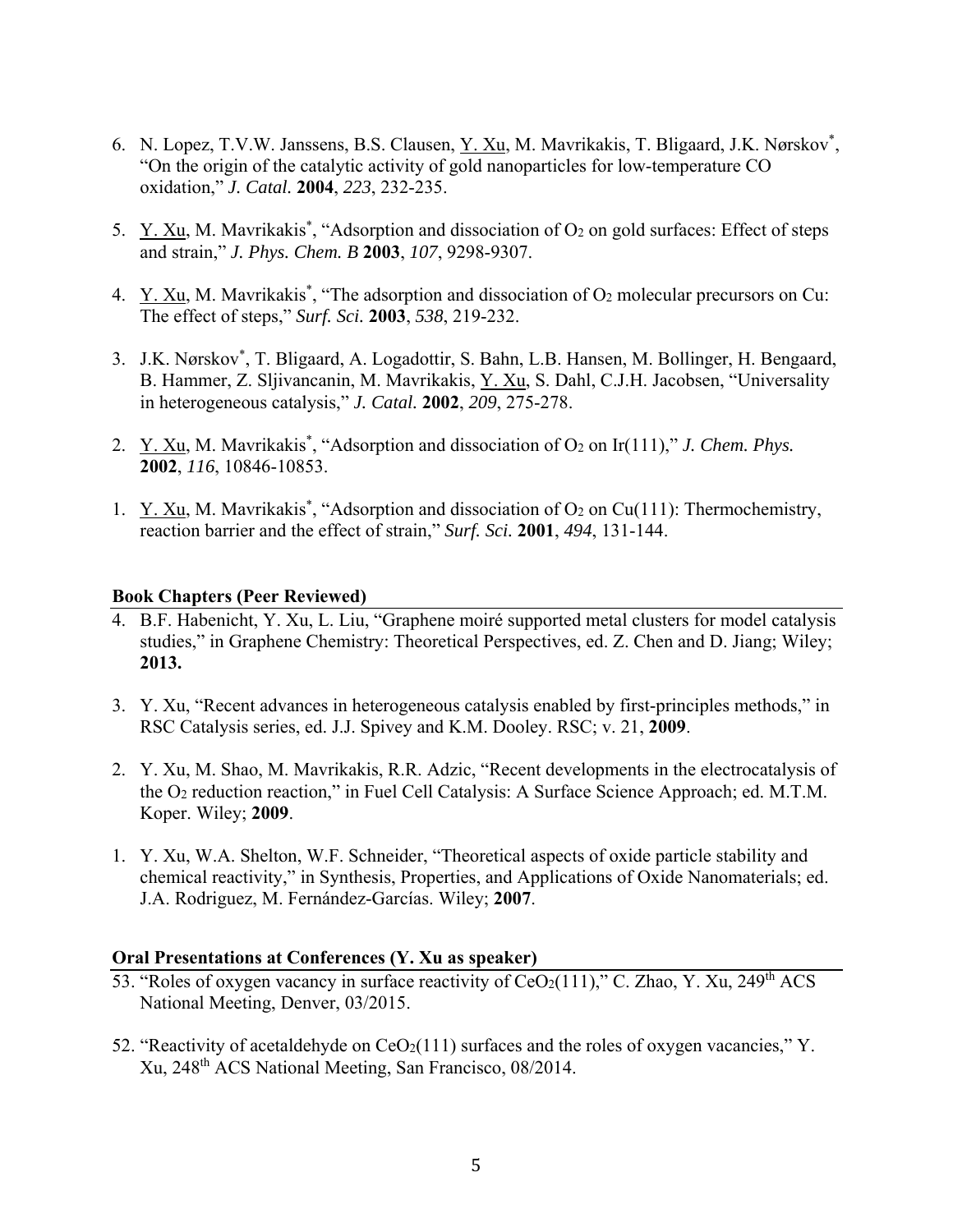- 51. "Propane ammoxidation pathway over Mo-V-Te-Nb-O M1 phase catalyst probed by density functional theory calculations," Y. Xu, J. Yu, V.V. Guliants, 248<sup>th</sup> ACS National Meeting, San Francisco, 08/2014.
- 50. "Mechanistic insights into the electro-catalysis of Li-O2 reduction & evolution reactions," G.K.P. Dathar, W.A. Shelton, Y. Xu, AIChE Annual Meeting, San Francisco, 11/2013.
- 49. "Reactivity of acetaldehyde on  $CeO<sub>2</sub>(111)$  surfaces and the roles of oxygen vacancies," Y. Xu, AIChE Annual Meeting, San Francisco, 11/2013.
- 48. "Nanostructured gold model catalysts on oxygen-free substrates," L. Liu, F. Womack, Z. Zhou, M. Patterson, B.F. Habenicht, Y. Xu, P. Sprunger, R. Kurtz, AVS 60<sup>th</sup> Meeting, Long Beach, 10/2013.
- 47. "Reactivity of acetaldehyde on  $CeO<sub>2</sub>(111)$  surfaces and the roles of oxygen vacancies," Y. Xu, F. Calaza, T.L. Chen, D.R. Mullins, S.H. Overbury, AVS 60<sup>th</sup> Meeting, Long Beach, 10/2013.
- 46. "Role of oxygen vacancy in the reactivity of acetaldehyde on  $CeO<sub>2</sub>(111)$  Surfaces," Y. Xu, F. Calaza, T.-L. Chen, D.R. Mullins, S.H. Overbury, 246<sup>th</sup> ACS National Meeting, Indianapolis, 09/2013.
- 45. "Mechanistic insights into the electro-catalysis of Li-O2 reduction & evolution reactions," G.K.P. Dathar, W.A. Shelton, Y. Xu, 246<sup>th</sup> ACS National Meeting, Indianapolis, 09/2013.
- 44. "Theoretical investigation of cathode materials for alternative lithium batteries," G.K.P. Dathar, W.A. Shelton, Y. Xu, 246<sup>th</sup> ACS National Meeting, Indianapolis, 09/2013.
- 43. "Aqueous-phase hydrogenation and hydrogenolysis of biomass-derived oxygenates over monometallic catalysts," J. Lee, Y. Xu, G.W. Huber, 246<sup>th</sup> ACS National Meeting, Indianapolis, 09/2013.
- 42. "DFT study of the mechanism of propane ammoxidation over Mo-V-Te-Nb-O M1 phase," J. Yu, Y. Xu, V.V. Guliants; 11<sup>th</sup> European Congress on Catalysis, Lyon, France, 09/2013.
- 41. "Locations of metal ions in Mo-V-Te-(Ta, Nb)-O M1 phases and their roles in propane ammoxidation to acrylonitrile," Y. Xu, V.V. Guliants, J. Woo, A. Borisevich; 11<sup>th</sup> European Congress on Catalysis, Lyon, France, 09/2013.
- 40. "Theoretical investigation of cathode catalysts for alternative Li batteries," Y. Xu, Symposium on Nanostructured Materials for Lithium Ion Batteries and for Supercapacitors, 142nd The Minerals, Metals and Materials Society (TMS) Annual Meeting, San Antonio, 03/2013.
- 39. "Theoretical investigation of the oxygen reduction reaction by lithium catalyzed by metal surfaces," G.K.P. Dathar, W.A. Shelton, Y. Xu, Materials Research Society (MRS) Fall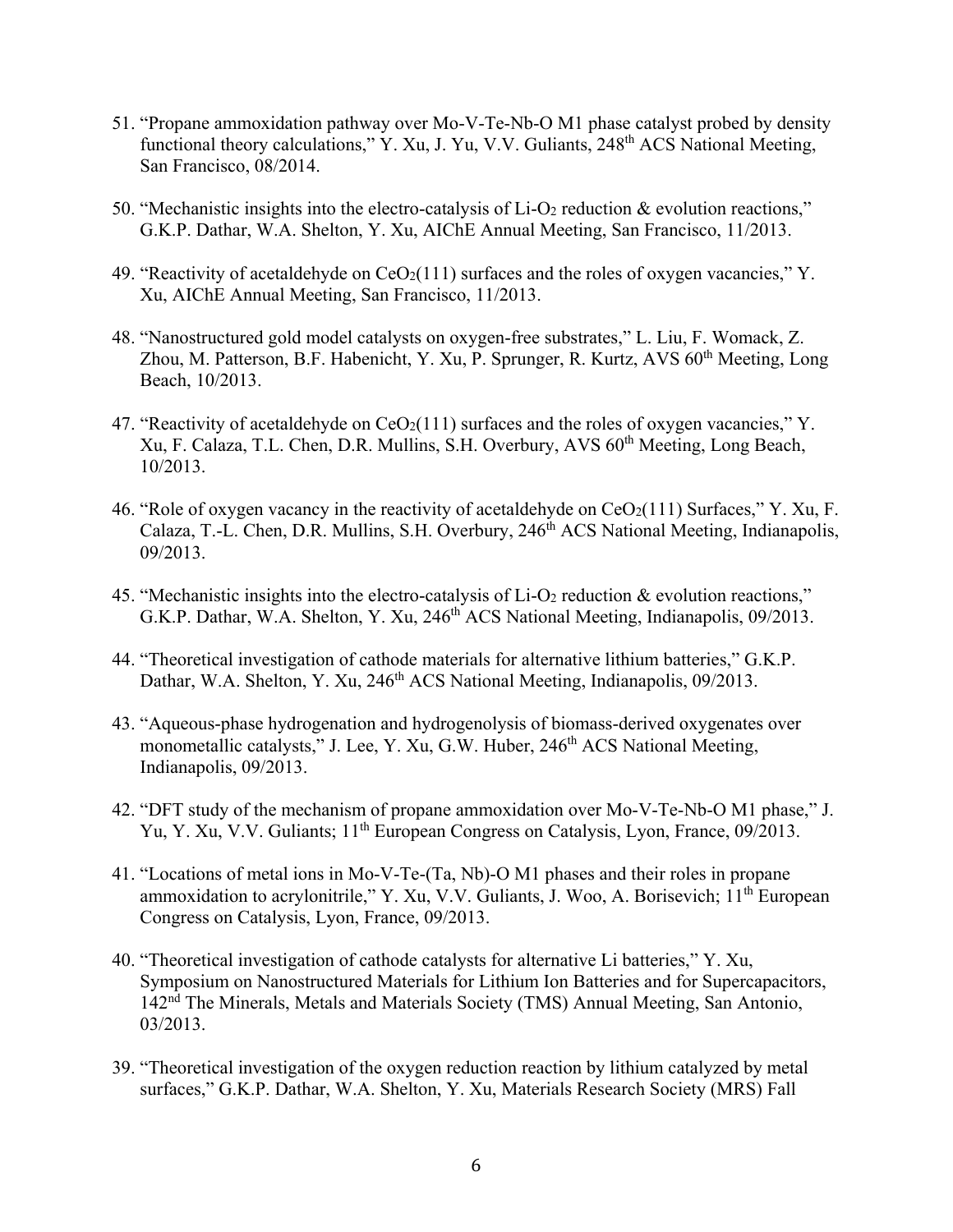Meeting, Boston, 12/2012.

- 38. "Oxygen vacancy-promoted coupling and enolization of acetaldehyde on  $CeO<sub>2</sub>(111)$ ," Y. Xu, F. Calaza, D.R. Mullins, S.H. Overbury, AIChE Annual Meeting, Pittsburgh, 10/2012.
- 37. "Catalytic activation of the O-C-O bond on transition metal surfaces," L. Xu, Y. Xu, AIChE Annual Meeting, Pittsburgh, 10/2012.
- 36. "A combined HAADF STEM and DFT study of tantalum and niobium location in the Mo-V-Te-Ta(Nb)-O M1 phase," J. Yu, J. Woo, A. Borisevich, Y. Xu, V.V. Guliants, AIChE Annual Meeting, Pittsburgh, 10/2012.
- 35. "Oxygen vacancy-promoted coupling and formation of enolate for acetaldehyde on CeO2(111) surfaces," Y. Xu, F. Calaza, D.R. Mullins, S.H. Overbury, Southeastern Catalysis Society Annual Symposium, Asheville, 09/2012.
- 34. "Combining experiment and theory to improve understanding of surface reaction energetics and mechanisms," Y. Xu et al., Symposium on Progress in Electronic and Vibrational Spectroscopy of Catalytic Materials and Catalytic Reactions, 244<sup>th</sup> ACS National Meeting, Philadelphia, 08/2012.
- 33. "Theoretical investigation of the Li-ORR and OER catalyzed by metal surfaces," G.K.P. Dathar, W.A. Shelton, Y. Xu, 221<sup>st</sup> ECS Meeting, Seattle, 05/2012.
- 32. "Theoretical investigation of the Li-ORR catalyzed by metal surfaces," G.K.P. Dathar, W.A. Shelton, Y. Xu, Symposium on Theory and Simulation in Energy Production, Storage, and Utilization, 243rd ACS National Meeting, San Diego, 03/2012.
- 31. "Theoretical investigation of the oxygen reduction and redox activity of model carbon structures," G.K.P. Dathar, W.A. Shelton, Y. Xu, 243rd ACS National Meeting, San Diego, 03/2012.
- 30. "Selective conversion of carboxylic acids and esters on metallic catalysts," Y. Xu L. Xu, AIChE Annual Meeting, Minneapolis, 10/2011.
- 29. "A first-principles study of  $O_2$  reduction by lithium on metal and carbon surfaces," Y. Xu, W.A. Shelton, Division of Fuel Chemistry, 242<sup>nd</sup> ACS National Meeting, Denver, 08/2011.
- 28. "Aqueous-phase hydrogenation of acetic acid on monometallic catalysts A combined experimental and theoretical study," H. Olcay, L. Xu, Y. Xu, G.W. Huber, 22<sup>nd</sup> North American Catalysis Society (NACS) Meeting, Detroit, 06/2011.
- 27. "Exploring graphene moiré-supported clusters as a new catalytic material platform," D.W. Goodman, L. Liu, Z. Zhou, F. Gao, L. Semidey-Flecha, Y. Xu, D. Teng, D.S. Sholl, P. Sprunger, W. Plummer, Energy Frontier Research Centers Summit and Forum, Washington, 05/2011.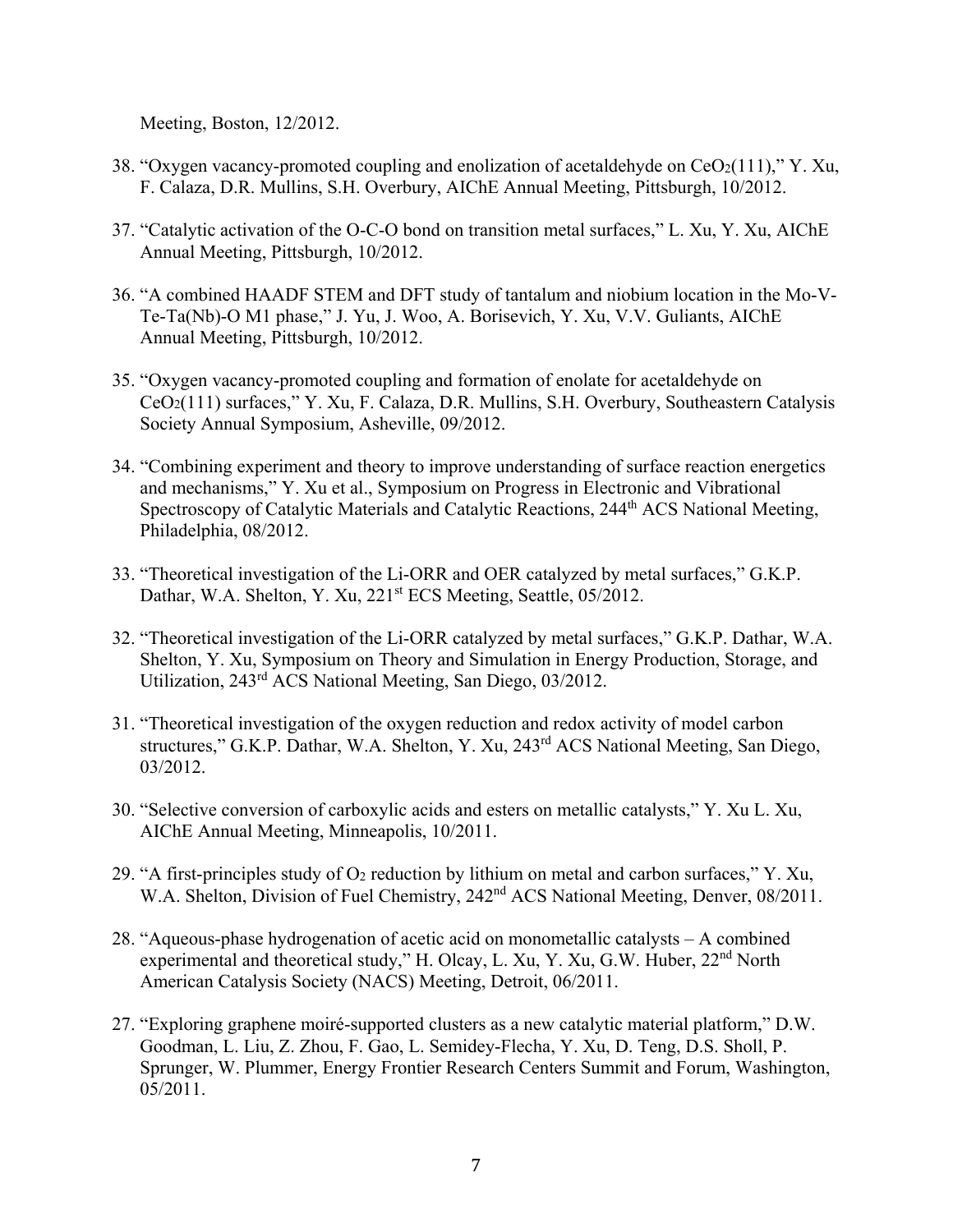- 26. "A first-principles study of  $O_2$  reduction by lithium on metal and carbon surfaces," Y. Xu, W.A. Shelton, 219<sup>th</sup> ECS Meeting, Montréal, 05/2011.
- 25. "First-principles study of the oxygen reduction reaction by lithium on metal and carbon surfaces," Y. Xu, W.A. Shelton, 241<sup>st</sup> ACS National Meeting, Anaheim, 03/2011.
- 24. "A first-principles study of  $O_2$  reduction by lithium on metal and carbon surfaces," Y. Xu, W.A. Shelton, MRS Fall Meeting, Boston, 12/2010.
- 23. "Aqueous-phase hydrogenation of acetic acid on monometallic catalysts," H. Olcay, L. Xu, Y. Xu, G.W. Huber, AIChE Annual Meeting, Salt Lake City, 11/2010.
- 22. "Nano-scale environmental effects in the reactivity of platinum clusters," Y. Xu, Theory and Simulation of Nano-Scale Materials workshop, Sandia National Laboratory, 10/2010.
- 21. "A first-principles study of  $O_2$  reduction by lithium on metal and carbon surfaces," Y. Xu, W.A. Shelton, 218<sup>th</sup> ECS Meeting, Las Vegas, 10/2010.
- 20. "Aqueous-phase hydrogenation of acetic acid on monometallic catalysts," H. Olcay, L. Xu, Y. Xu, G.W. Huber, Southeastern Catalysis Society Annual Symposium, Asheville, 09/2010.
- 19. "A first-principles study of O2 reduction by lithium on various catalytic materials," Y. Xu, W.A. Shelton, 217<sup>th</sup> ECS Meeting, Vancouver, Canada, 04/2010.
- 18. "Selective hydrogenolysis of small oxygenates on transition metal surfaces," Y. Xu, L. Xu, 239th ACS National Meeting, San Francisco, 03/2010.
- 17. "A first-principles study of  $O_2$  reduction by lithium on various catalytic materials," Y. Xu, W.A. Shelton, MRS Fall Meeting, Boston, 12/2009.
- 16. "A DFT study on the selective hydrogenation of acetic acid to ethanol on Ru," Y. Xu, AIChE Annual Meeting, Nashville, 11/2009.
- 15. "Aqueous-phase hydrogenation of acetic acid over transition metal catalysts: The role of the acetyl species," H. Olcay, Y. Xu, G.W. Huber, 21<sup>st</sup> NACS Meeting, San Francisco, 06/2009.
- 14. "Pathways and intermediates of formic acid decomposition on the  $CeO<sub>2</sub>(111)$  surface," Y. Xu, W.O. Gordon, S.D. Senanayake, D.R. Mullins, S.H. Overbury, Somorjai Award Symposium, 237<sup>th</sup> ACS National Meeting, Salt Lake City, 03/2009.
- 13. "Selective hydrogenolysis of acetic acid to ethanol on Ru surfaces," Y. Xu, 237<sup>th</sup> ACS National Meeting, Salt Lake City, 03/2009.
- 12. "Aqueous-phase hydrogenation of acetic acid on late transition metal catalysts," Y. Xu, H. Olcay, G.W. Huber, AIChE Annual Meeting, Philadelphia, 11/2008.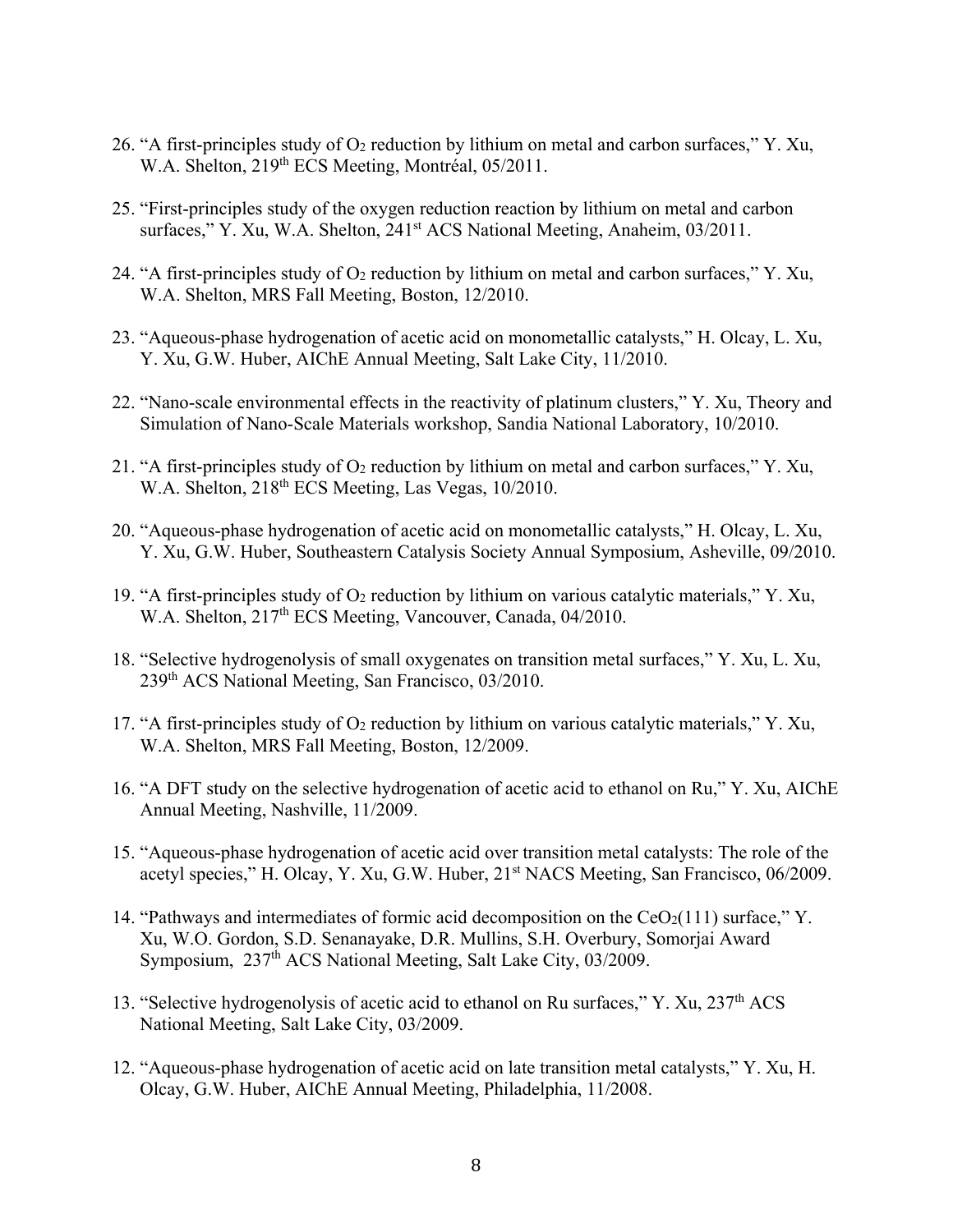- 11. "Nano-scale environmental effects in the reactivity of platinum clusters," Y. Xu, R.B. Getman, W.A. Shelton, W.F. Schneider, AIChE Annual Meeting, Philadelphia, 11/2008.
- 10. "Aqueous-phase hydrogenation of organic acids on mono metallic catalysts: a combined experimental and theoretical study," Y. Xu, H. Olcay, G.W. Huber, AIChE Annual Meeting, Salt Lake City, 11/2007.
- 9. "A first-principles investigation of the reactivity of cyclohexanes on iridium surfaces," Y. Xu D.E. Resasco, AIChE Annual Meeting, Salt Lake City, 11/2007.
- 8. "Nano-scale effects in the oxidation and the reactivity of platinum clusters," Y. Xu, W.A. Shelton, W.F. Schneider, AIChE Annual Meeting, San Francisco, 11/2006.
- 7. "Platinum clusters for oxidation catalysis: Nano-scale effects in thermodynamics and reactivity," Y. Xu, W.A. Shelton, W.F. Schneider, 232nd ACS National Meeting, San Francisco, 09/2006.
- 6. "DFT simulations of lean NO*x* catalysis, R. Getman, W.F. Schneider," Y. Xu, 232nd ACS National Meeting, San Francisco, 09/2006.
- 5. "Platinum nanoclusters for oxidation catalysis: Thermodynamics, reactivity, and size dependence," Y. Xu, W.A. Shelton, W.F. Schneider, 231<sup>st</sup> ACS National Meeting, Atlanta, 03/2006.
- 4. "The oxidation of platinum clusters: Size dependence, thermodynamics, and effect on reactivity," Y. Xu, W.A. Shelton, W.F. Schneider, AIChE Annual Meeting, Cincinnati, 10/2005.
- 3. "Nano-scale effects in the oxidation of and adsorption on Pt clusters," Y. Xu, W.A. Shelton, W.F. Schneider, 19<sup>th</sup> NACS Meeting, Philadelphia, 05/2005.
- 2. "Wave propagation and promoter transport on catalytic surfaces: Quantum mechanics, experiments, and reaction/transport models," Y. Xu, H. Marbach, R. Imbihl, I.G. Kevrekidis, M. Mavrikakis, AIChE Annual Meeting, San Francisco, 11/2003.
- 1. "Trends in O2 dissociation on platinum alloy surfaces based on first-principles calculations," Y. Xu, M. Mavrikakis, AIChE Annual Meeting, Indianapolis, 11/2002.

#### **Invited Talks**

- 22. "Complementing surface science experiment with theory for detailed understanding of surface reactivity of  $CeO<sub>2</sub>(111)$ ," Y. Xu, LSU Department of Chemistry Physical Chemistry Seminar, 11/2015.
- 21. "Complementing surface science experiment with theory for detailed understanding of surface reactions on  $CeO<sub>2</sub>(111),$ " Y. Xu, Wilhelm Award Symposium in honor of Prof.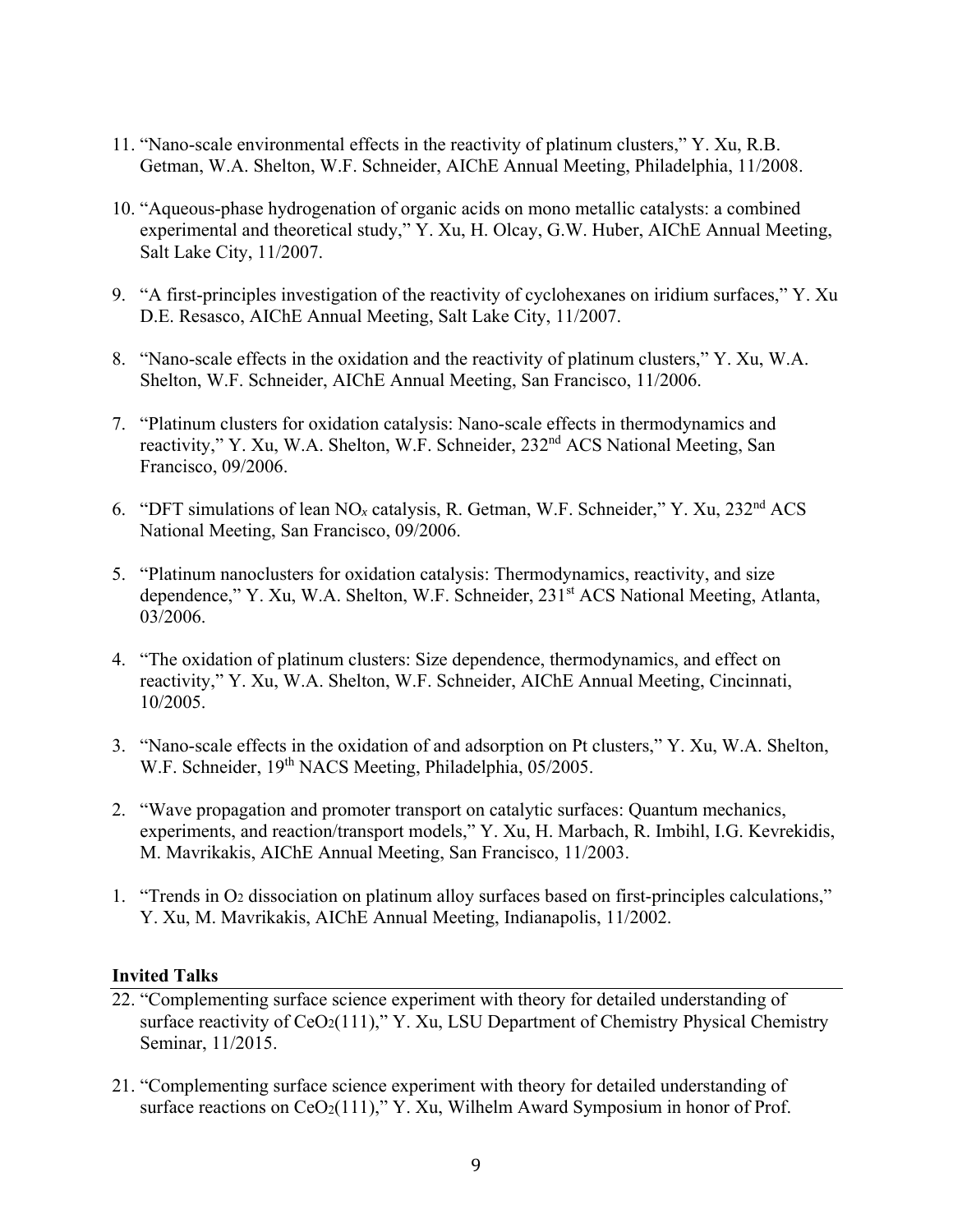Manos Mavrikakis, AIChE Annual Meeting, Salt Lake City, Utah, 11/2015.

- 20. "Roles of oxygen vacancy in the surface reactivity of  $CeO<sub>2</sub>(111)$ ," Y. Xu, Symposium on Advances in Ceria Based Catalysis: Structural, Electronic and Chemical Properties Tailored for Chemical Conversion, 250<sup>th</sup> ACS National Meeting, Boston, Massachusetts, 08/2015.
- 19. "Surface reactivity of small organic oxygenates on  $CeO<sub>2</sub>(111)$ ," Y. Xu, Electroanalytical Chemistry Lecture Series, Changchun Institute of Applied Chemistry, Changchun, China, 06/2015.
- 18. "Roles of oxygen vacancy in the surface reactivity of  $CeO<sub>2</sub>(111)$ ," Southwestern Catalysis Society Annual Symposium, University of Houston, 04/2015.
- 17. "Mechanistic insights for propane ammoxidation over Mo-V-Te-Nb-O M1 phase from DFT and experiment," Distinguished Researcher Award Symposium in honor of Dr. James Burrington, 249<sup>th</sup> ACS National Meeting, Denver, 03/2015.
- 16. "Complementing experiment with theory for improved understanding of surface reactions," Department of Chemical and Biomolecular Engineering seminar, Clemson University, 12/2014.
- 15. "Theoretical investigation of cathode catalysts for alternative Li batteries," Symposium on Nanostructured Materials for Lithium Ion Batteries and for Supercapacitors, 142nd TMS Annual Meeting, San Antonio, 03/2013.
- 14. "Understanding surface processes through first-principles calculations," International Workshop on Acoustic Activation of Surface Processes, Breckenridge, 01/2013.
- 13. "Combining experiment and theory to improve understanding of surface reaction energetics and mechanisms," Symposium on Progress in Electronic and Vibrational Spectroscopy of Catalytic Materials and Catalytic Reactions, 244th ACS National Meeting, Philadelphia, 08/2012.
- 12. "Theoretical insights into the oxygen reduction reaction and the selection of transition metal electrocatalysts," Electrochemical Society Student Chapter, Georgia Institute of Technology, 04/2012.
- 11. "Theoretical investigation of the Li-ORR catalyzed by metal surfaces," Symposium on Theory and Simulation in Energy Production, Storage, and Utilization, 243<sup>rd</sup> ACS National Meeting, San Diego, 03/2012.
- 10. "A first-principles study of O2 reduction by lithium on metal and carbon surfaces," Division of Fuel Chemistry, 242nd ACS National Meeting, Denver, 08/2011.
- 9. "Exploring the structure and chemical activity of 2-D gold islands on graphene moiré/Ru(0001)," Faraday Discussion 152: Gold, Cardiff University, UK, 07/2011.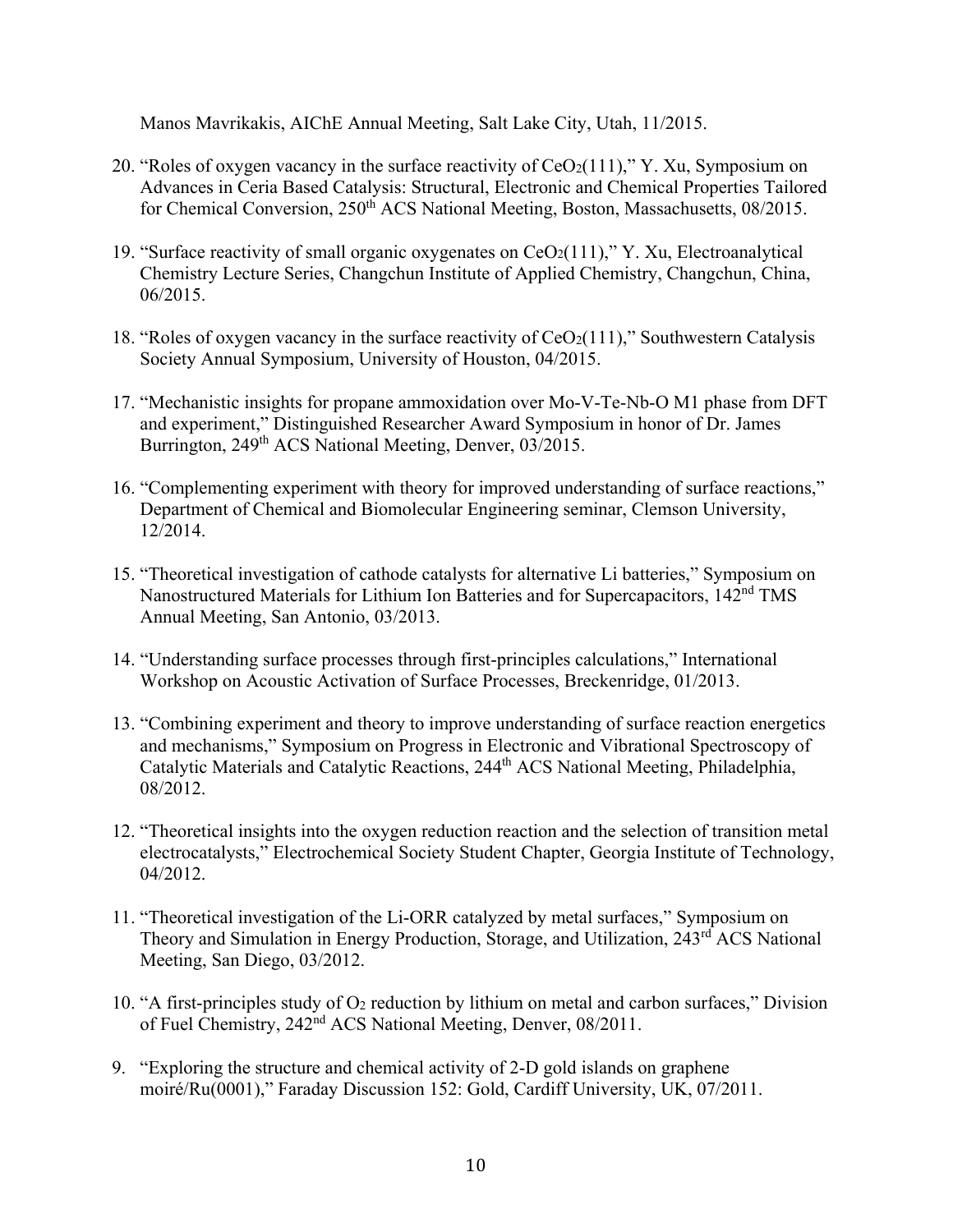- 8. "Understanding surface chemistry for energy applications via first-principles computation," School of Energy, Environmental, Biological & Medical Engineering, University of Cincinnati, 03/2011.
- 7. "A case study in computational catalysis: Selective activation of methyl acetate on palladium surfaces," Southeastern Theoretical Chemistry Association Annual Meeting, University of South Carolina, 05/2010.
- 6. "A first-principles study of  $O_2$  reduction by lithium on various catalytic materials," Symposium on Research Opportunities in Electrochemical Energy Storage – Beyond Lithium Ion: Computational Perspectives, Argonne National Laboratory, 05/2010.
- 5. "Selective hydrogenolysis of small oxygenates on transition metal surfaces," Division of Fuel Chemistry, 239th ACS National Meeting, San Francisco, 03/2010.
- 4. "Selective hydrogenolysis of small oxygenates on transition metal surfaces," Inaugural Jürgen Ladebeck Workshop on Computational Catalysis, Tri-State Catalysis Society, Louisville, 03/2010.
- 3. "Selective hydrogenolysis of acetic acid to ethanol on Ru surfaces," Division of Catalysis Science and Technology, 237<sup>th</sup> ACS National Meeting, Salt Lake City, 03/2009.
- 2. "Nano-scale environmental effects on the reactivity of platinum clusters," Chemistry Department Seminar, Brookhaven National Laboratory, 03/2009.
- 1. "Insights for heterogeneous catalysis from first-principles calculations," Department of Chemical and Materials Engineering, University of Cincinnati, 01/2008.

# **Professional Activities**

#### *Reviewer*

- Journals: *J. Phys. Chem., J. Chem. Phys., Angew. Chem. Int. Edit., J. Catal., Surf. Sci., ACS Catal., J. Am. Chem. Soc., Appl. Catal., Catal. Today, Nano Energy, Electrochem. Acta, Phys. Rev. Lett.*, *Nature Commun., Nature Chem., Comp. Mater. Sci.*, *Accounts Chem. Res.*
- Research Proposals: for DOE-BES; NSF; ACS Petroleum Research Fund.
- User Proposal Review Panels: CNM (ANL); CFN (BNL); CNMS (ORNL).

# *Conference participation*

 Organizer/co-organizer: Wilhelm Award Symposium in honor of Prof. Manos Mavrikakis (AIChE Annual Meeting, 2015); Symposium on Nano Catalysis  $(250<sup>th</sup> ACS)$  National Meeting, 2015); Symposium on Surface Chemistry and Catalysis on Oxides (249<sup>th</sup> ACS National Meeting, 2015); Symposium on Integrating Theory and Experiment for Metal-Air Battery Systems (243<sup>th</sup> ACS National Meeting, 2012).

*Workshop participation*